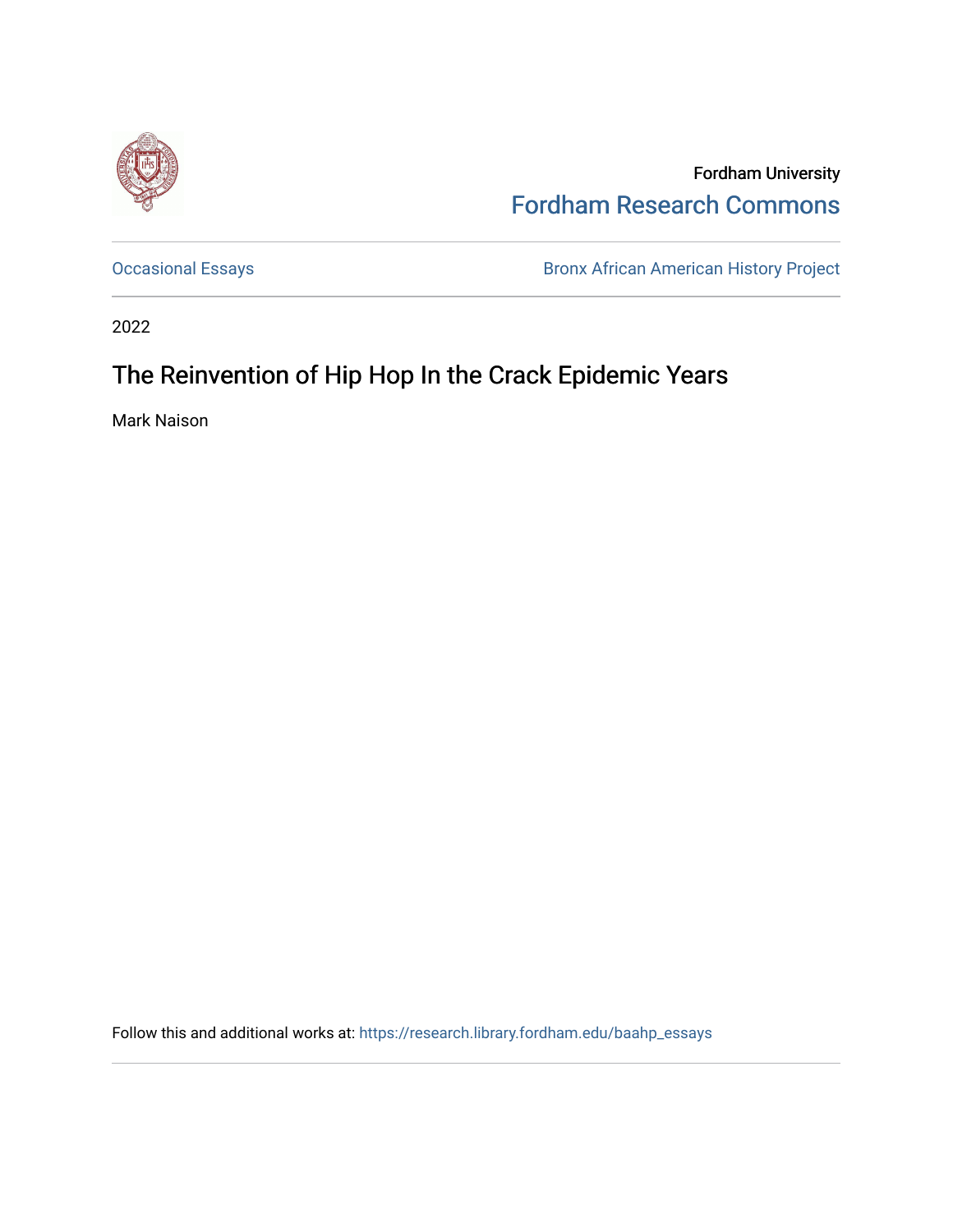The Crack Epidemic had a profound impact on inner city communities throughout the country. It vastly increased levels of community violence, created profound generational tensions as young people with guns became the wealthiest people in economically depressed communities, shattered families, and led to overwhelming pressures for an expanded police presence, resulting in mass incarceration on a level never before seen in the 20th Century, with over 2 million people in jail and prison in the year 2000, as compared to 330,000 in 1980.

Jay Z provides a vivid portrait of this transformation in the first part of his book "Decoded," but many of his songs, along with those of other great artists of this era (Wu Tang Clan, Biggie, Nas, Tupac, Gang Starr Cypress Hill, Ghetto Boys, NWA, Ice Cube) tell this story just as well in sometimes heart rending, sometimes defiant fashion. There are also movies from the era which tell this story such as "Boyz in the Hood," and "Juice," but I want to give you a statistic which highlights just how traumatic this era- roughly lasting from 1985-1995, actually was. In 2020, which was considered a bad year by current standards there were 477 murders in New York City. In 1992, there were 2,225!

In terms of Hip Hop, the onset of crack inspired two very different types of musical messages, each of them fiercely anti-authoritarian and anti-government. The first was a message of Black Unity and Afrocentrism pioneered by a group called Public Enemy. They tried to call upon the legacy of leaders like Malcolm X to get Black people to rise up against growing police violence as well as the violence of local drug dealers. Their songs, using beats that often drew upon heavy metal, had great commercial success in the late 80's and were featured in Spike Lee's epic Movie "Do the Right Thing" Other politically conscious groups warned of the dangers of complete immersion in the underground economy as did Gan Starr in their legendary track " Just to Get A Rep".

But as it turned out, another response to crack era violence and the rapidly growing police response came in the form of a musical message which made the street hustler and people in the underground economy the major reference point of resistance rather than the political activist. The artists who pioneered this approach came from the West Coast and the South, and they would permanently change the language, and imagery of hip hop. Of these groups, the most important was N.W.A -Niggas With Attitude- coming out of Compton, A collection of brilliant beat makers and lyricists, spearheaded by Dr Dre and Ice Cube, they issued tracks that created public outrage in both the Black community and mainstream white society, but were commercially incredibly successful, epitomized by their much protested and played song "Fuck Tha Police." Soon, a group from Houston, the Geto Boys, started producing equally powerful tracks showing what the world looked like to young men in the underground economies that crack had suddenly made prominent in inner city communities throughout the nation.

Unfortunately, one of the byproducts of a Hip Hop ethos that made the street hustler both hero and antihero-- but always the major character- was the promotion of a bitter image of women as dangerous and, untrustworthy that was to sweep through much of male hip hop. Whereas hip hop artists of the past had boasted of their sexual prowess, but with some level of affection, crack era artists threw out any vestige of admiration or romance and treated women as objects to be consumed and discarded with little emotion, or enemies trying separate men from their money.

Two examples of this, from the East Coast, were Slick Rick's "Treat her Like A Prostitute" and Big Daddy Kane's '"Pimping Ain't Easy" But the single most damaging track came from the brilliant beat maker, Dr Dre, who helped launch NWA, entitled "Bitches Ain't Shit'.